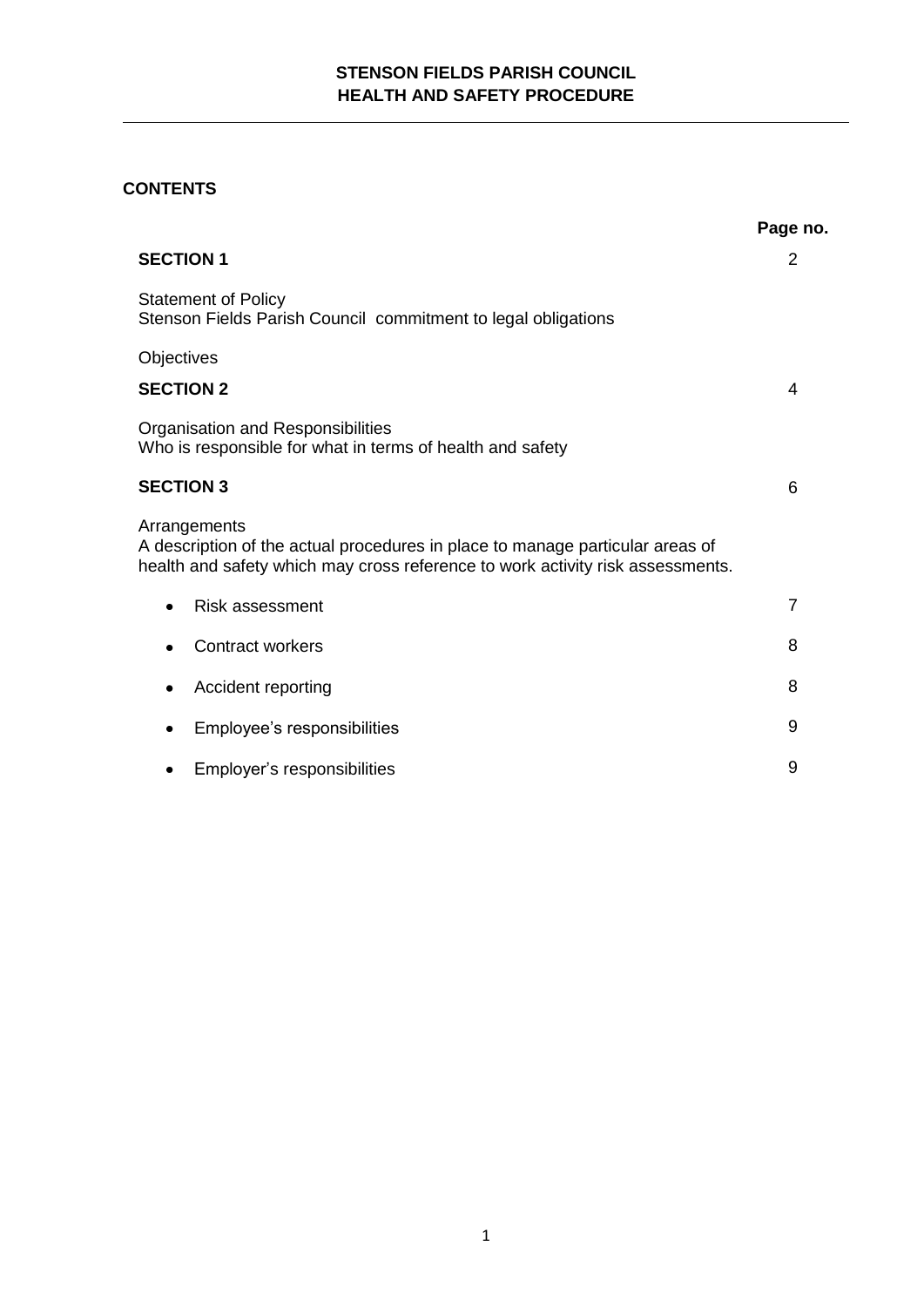# **SECTION 1**

## **HEALTH SAFETY AND WELFARE POLICY**

Stenson Fields Parish Council has adopted a health and safety policy to protect all of its employees, visitors, contractors, and to encourage safe working practices. This document explains the policy and the systems that have been set up, within the organisation, to make sure that the Policy is working.

Please read this document carefully, and make sure you understand it. If you want to discuss safety matters generally, or have a particular problem, you should consult the Clerk to the Council or Chair.

## **STATEMENT OF HEALTH, SAFETY AND WELFARE POLICY**

Stenson Fields Parish Council accepts its responsibility as an employer to pursue a policy which ensures, so far as is reasonably practicable, the health, safety and welfare of all employees, contractors, and others who may be affected by the council's activities, and declares its intention to meet the requirements of the Health and Safety at Work etc. Act 1974, The Management of Health and Safety at Work Regulations 1999 and all other relevant statutory provisions.

Stenson Fields Parish Council will continue to ensure that its policy, legal obligations and experience are applied effectively throughout the council where it has legal obligations.

The council recognises that accident prevention is an essential element of good working practice and that its pursuit benefits the efficiency of the council's operations, as well as the welfare of its employees. It is recognised that effective prevention of injury and damage requires commitment at every level.

#### **OBJECTIVES**

### **Stenson Fields Parish Councils' objectives in this respect are to:-**

- **1.** Provide and maintain workplaces which are without risk to the health and safety of any employee, contractor, visitor.
- **2.** Provide a working environment of a standard which will ensure the health and safety of its employees and other persons who are likely to be affected by the council's activities.
- **3.** Assess the risks to the health and safety of employees and of anyone else who could be affected by its work activities, record the significant findings of such assessments and make them available to employees, contractors. The compilation and implementation of practical codes of safety and health practice and conduct will be based on these risk assessments.
- **4.** Provide, where appropriate, equipment, tools and plant which are safe and without undue risk to health.
- **5.** Institute procedures for the reporting of defective equipment or other hazardous conditions, and for the rectification of such defects.
- **6.** Make proper arrangements for the safe use, handling and storage of all articles and substances used by the council.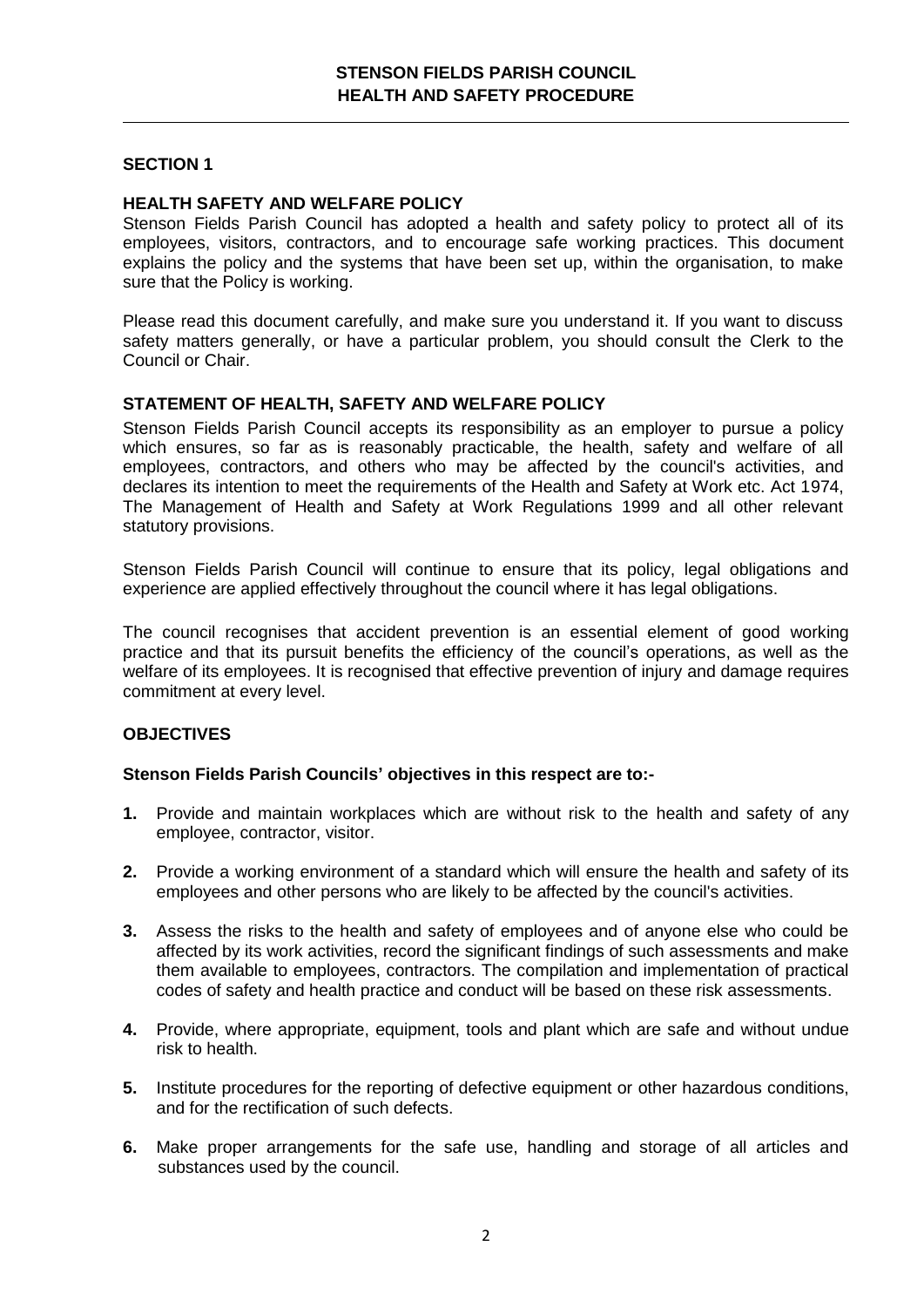# **STENSON FIELDS PARISH COUNCIL HEALTH AND SAFETY PROCEDURE**

- **7.** Promote the instruction and training of employees in matters of health and safety, so as to enable them to recognise and avoid hazards at work.
- **8.** Inform employees, contractors, visitors of the risks associated with its work activities by means of notices and instructions, and to clearly describe the work methods necessary to minimise the likelihood of injury or of adverse effects on health.
- **9.** Provide and maintain, where appropriate, safety equipment and protective clothing and ensure that employees are informed of their obligation in respect of its use.
- **10.** Provide first aid equipment, facilities and training, and to make such other emergency provisions as are necessary to ensure the Health and Safety of all employees.
- **11.** Institute a procedure for the recording of all accidents and instances of ill health occurring as a result of the council's activities and ensure that such incidents are investigated.
- **12.** Provide satisfactory welfare and amenity facilities and make such arrangements as may be necessary to ensure the welfare of employees whilst at work.
- **13.** Advise all employees, contractors of their obligations in health and safety matters and of the penalties for acting in such a way as to endanger the safety or health of themselves or others.
- **14.** Ensure the proper direction and control of all persons and also ensure they are not put at risk by the council's work activities.
- **15.** Maintain arrangements with employees for joint consultation and participation in matters relating to their health and safety.
- **16.** Keep the health and safety policy statement under constant review and make improvements, additions and amendments that from time to time may be deemed necessary or desirable.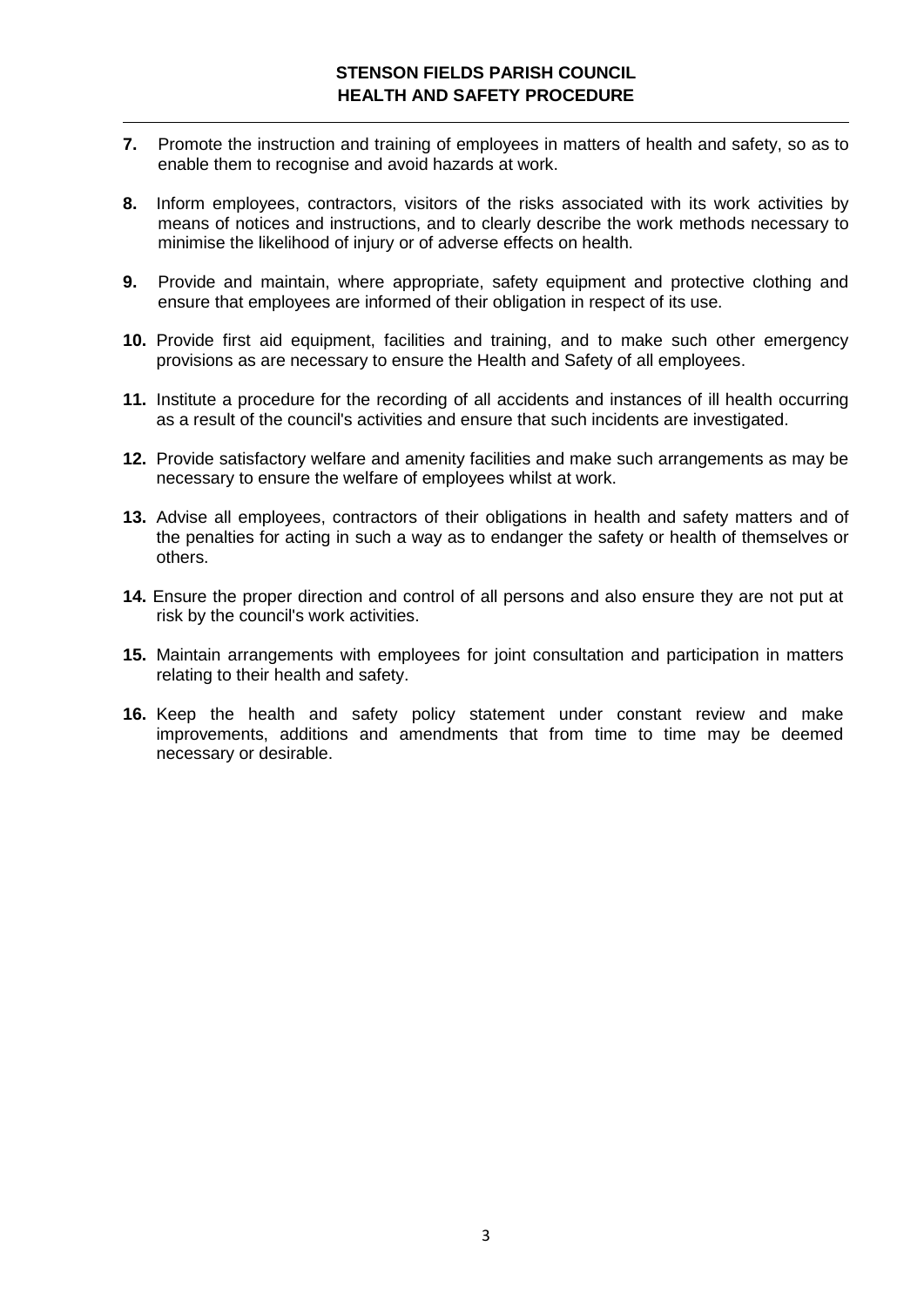## **SECTION 2**

## **ORGANISATION AND RESPONSIBILITIES**

- 1. The Parish Council will:
	- a) Receive reports from the Clerk.
	- b) Consider overall trends and issues likely to affect the council.
	- c) Monitor the health and safety performance of the council and compliance with legislation.
	- d) Promote a positive health and safety culture within the council.
	- e) Ensure that adequate resources are available to discharge the council's health and safety commitments.
	- f) Where necessary, give assistance to the Clerk to the Council and Chair in carrying out inspections in the interests of effective Health and Safety management;
	- g) Undertake in conjunction with the Clerk to the Council and Chair investigation of accidents, incidents, near misses, and other dangerous occurrences and forward reports of legally notifiable cases of disease to the appropriate authority.
- 2. The Clerk to the Council on behalf of the Council, and liaising with the Chair as appropriate, will co-ordinate the implementation of the health, safety and welfare policy and:
	- a) Advise on planning and development of health and safety training to meet the council's requirements.
	- b) Advise on prevention of injury or ill health to personnel and damage to plant/equipment.
	- c) Advise on legal requirements affecting health, safety and welfare, and implementation of the council health, safety and welfare policy.
	- d) In conjunction with any nominated Councillors, carry out routine site inspections on all council sites, reporting on failures to meet the standards set and situations where council employees are put at risk from inadequate health and safety facilities.
	- e) Maintain a central record containing relevant Statutes, Approved Codes of Practice (ACOPs), guidance notes, certificates, risk assessment reports, terms of reference, accident reports and investigations.
	- f) Foster at the work place an understanding that injury prevention and damage control are an integral part of council business and operational efficiency.
	- g) Make arrangements for carrying out suitable and sufficient risk assessments in relation to work activities to eliminate control risk to the health and safety of employees.
	- h) Ensure that all employees are fully aware of, and instructed in their responsibilities as imposed by regulations, codes of practice and council procedures, and take steps so far as is reasonably practicable to ensure that they are properly implemented.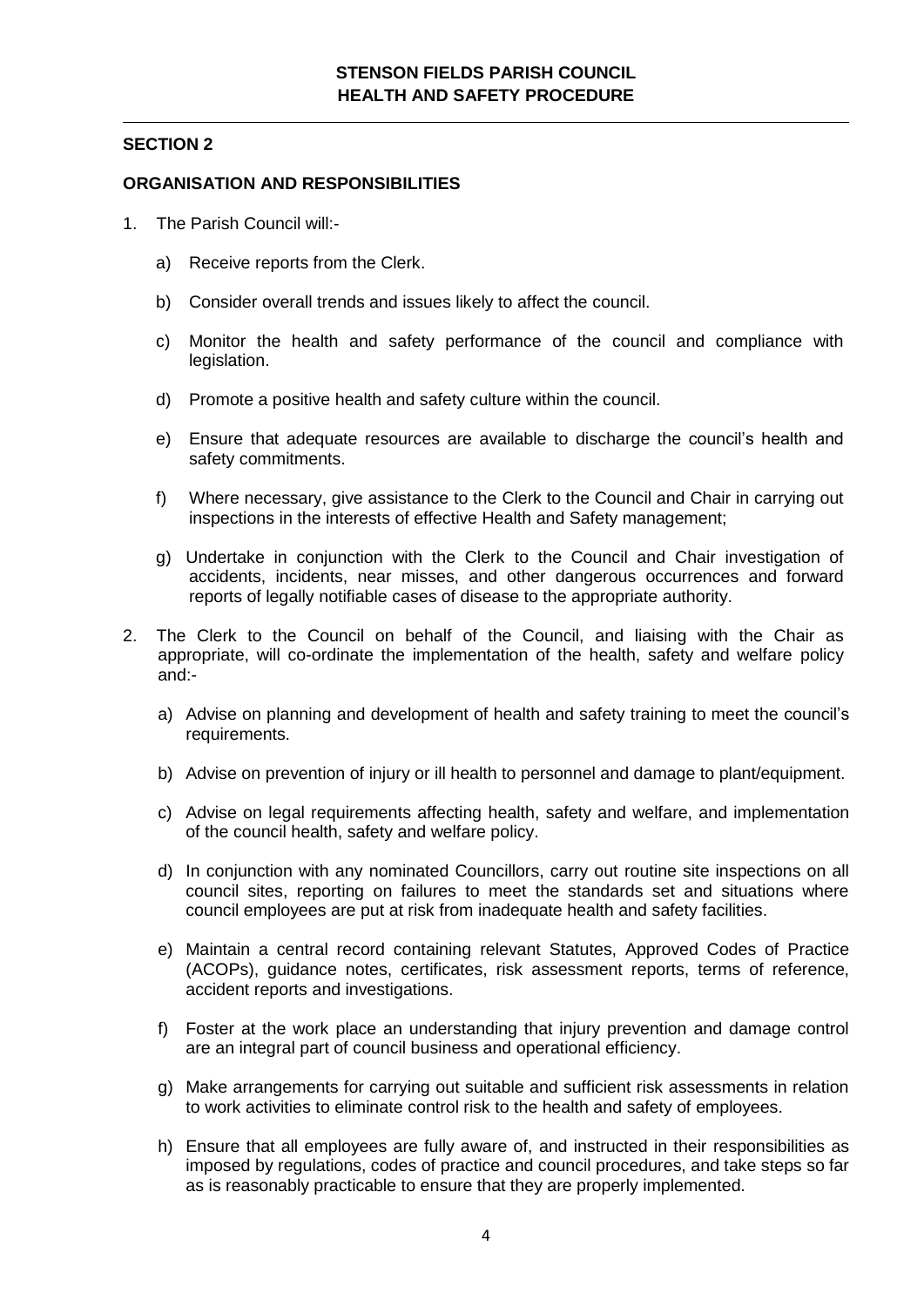- i) Ensure that all works carried out on council equipment where relevant complies with statutory requirements and approved or agreed standards.
- j) Ensure that where the council have supplied labour to erect or install equipment of any nature, the erection or installation is of a high standard and complies with the codes of practice and current regulations.
- k) Ensure that employees are conversant with the council's accident or damage reporting procedures and the Reporting of Injuries, Diseases and Dangerous Occurrences as specified by regulations. Also ensure that the cause of any accident and or, dangerous occurrence is thoroughly investigated and that effective follow up action ensues.
- l) Provide adequate first aid supplies and facilities in accordance with current regulations, and ensure that a responsible person is appointed to take control of the situation.
- m) Ensure that statutory notices as required are displayed and that all statutory registers are provided and used.
- n) Make available and enforce the use where necessary of safety equipment and protective clothing, in accordance with current regulations and council instructions.
- o) Ensure that all employees are competent to carry out their duties safely having received adequate information, instruction and training.
- p) Ensure that all employees are properly supervised and have been instructed and trained with regards to specific regulations and the relevant system of work and adequate training records kept.
- q) Ensure that regular consultation with the workforce takes place.
- 3. All employees are to take reasonable care of their own safety and that of any one else who may be affected by their work activities, and are required to cooperate with Stenson Fields Parish Council in the fulfilment of its duties with regard to health, safety and welfare at Work. Each employee, therefore, will be responsible for:
	- a) Making themselves familiar with and conforming to relevant health and safety instructions at all times.
	- b) Not interfering with or misusing anything provided in the interest of health, safety and welfare.
	- c) Reporting to the Clerk incidents that have led to, or may lead to, injury or damage.
	- d) Assisting as required in the investigation of accidents or incidents.
	- e) Wearing the appropriate protective equipment where required.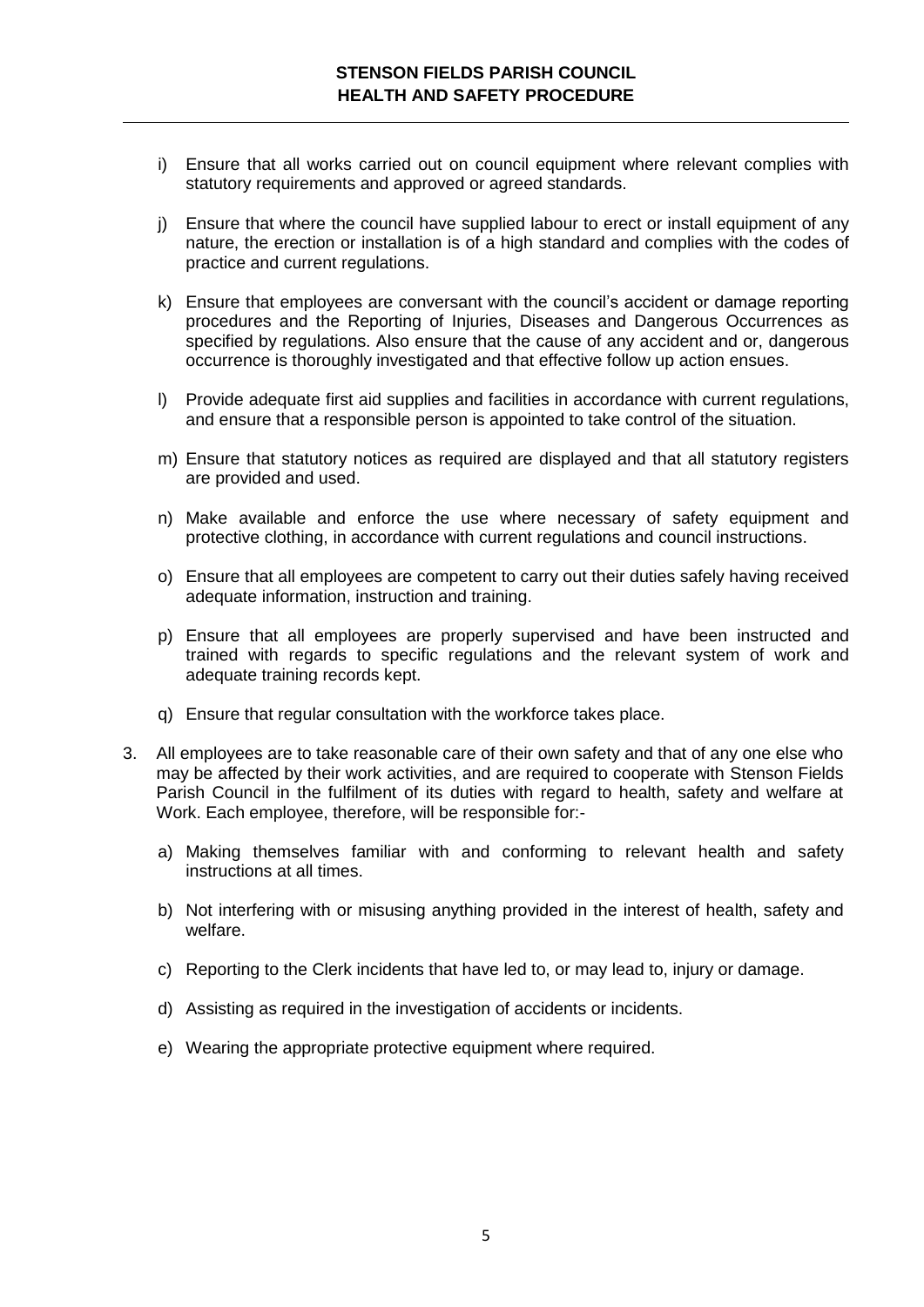# **STENSON FIELDS PARISH COUNCIL HEALTH AND SAFETY PROCEDURE**

# **SECTION 3**

# **ARRANGEMENTS**

| Risk assessment                                   |
|---------------------------------------------------|
| <b>Contract workers</b>                           |
| Accident reporting                                |
| First aid                                         |
| Fire safety                                       |
| Control of substances hazardous to health (COSHH) |
| Electricity at work                               |
| Workplace welfare                                 |
| Display screen equipment                          |
| Personal protective equipment                     |
| Manual handling operations                        |
| Provision and use of work equipment               |
| Lone working                                      |
| <b>Stress</b>                                     |
| Young and older employee health and safety        |
| Work at height                                    |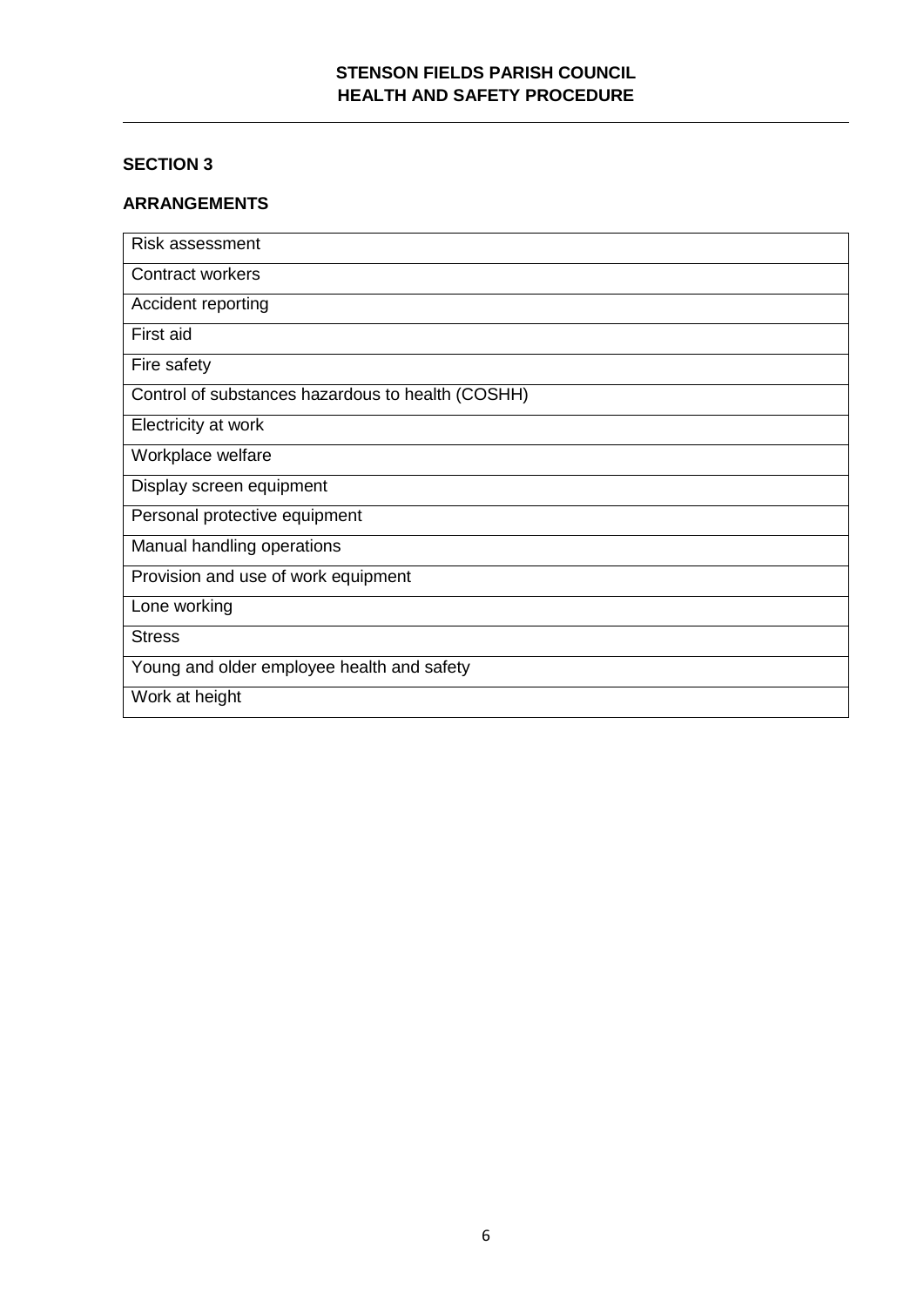#### 1 **RISK ASSESSMENT**

The Management of Health and Safety at Work Regulations impose wide ranging responsibilities on Stenson Fields Parish Council including the requirement to assess the risk to health and safety to employees and others arising out of Stenson Fields Parish Council undertaking.

Stenson Fields Parish Council will carry out risk assessments in accordance with the Approved Code of Practice (ACOP) and published guidance.

General risk assessments will be carried out on all council workplaces and on all activities organised by the council. Risk Assessments will be carried out using a team approach by involving employees who are familiar with the work areas.

Risk assessments will be used to determine where action is required to achieve or maintain adequate control of risks. Any action taken will be in accordance with the principles of prevention detailed in the Management of Health and Safety at Work Regulations. Namely by;

- Avoiding the risk.
- Evaluating and reducing the risk as far as reasonable practicable.
- Combating the risks at source.
- Adapting the work to the individual.
- Adapting to technical progress.
- Replacing the dangerous with non or less dangerous.
- Implementing safe systems of work.
- Providing adequate personal protective equipment.
- Providing appropriate information, instruction & training.

#### **The Clerk is responsible for:**-

- a) Ensuring that all appropriate risk assessments are carried out, recorded and reviewed periodically.
- b) Ensuring that risk assessments are suitable and sufficient and accessing competent health & safety advice where required.
- c) Ensuring that action is taken to adequately control risks to health & safety identified by the assessment.
- d) Implementing, monitoring and reviewing preventative and protective measures.
- e) Ensuring that employees are kept adequately informed of risks to health & safety and control measures provided.
- f) Ensuring that contractors or visitors who may be exposed to risks are adequately informed of the risks and any precautions or preventative measures.
- g) Holding copies of risk assessment documents.
- h) Ensuring that appropriate information, instruction and training is provided.

#### **All employees have a duty to:-**

- a) Take reasonable care for their own and others health and safety.
- b) Use all work items in accordance with training and advice.
- c) Co-operate with their employer with regard to health and safety matters.
- d) Report accidents and dangerous incidents.
- e) Notify their employer of any shortcomings in health and safety arrangements.

Stenson Fields Parish Council's risk assessments are held centrally by the Clerk. Copies of risk assessments are provided to relevant employees.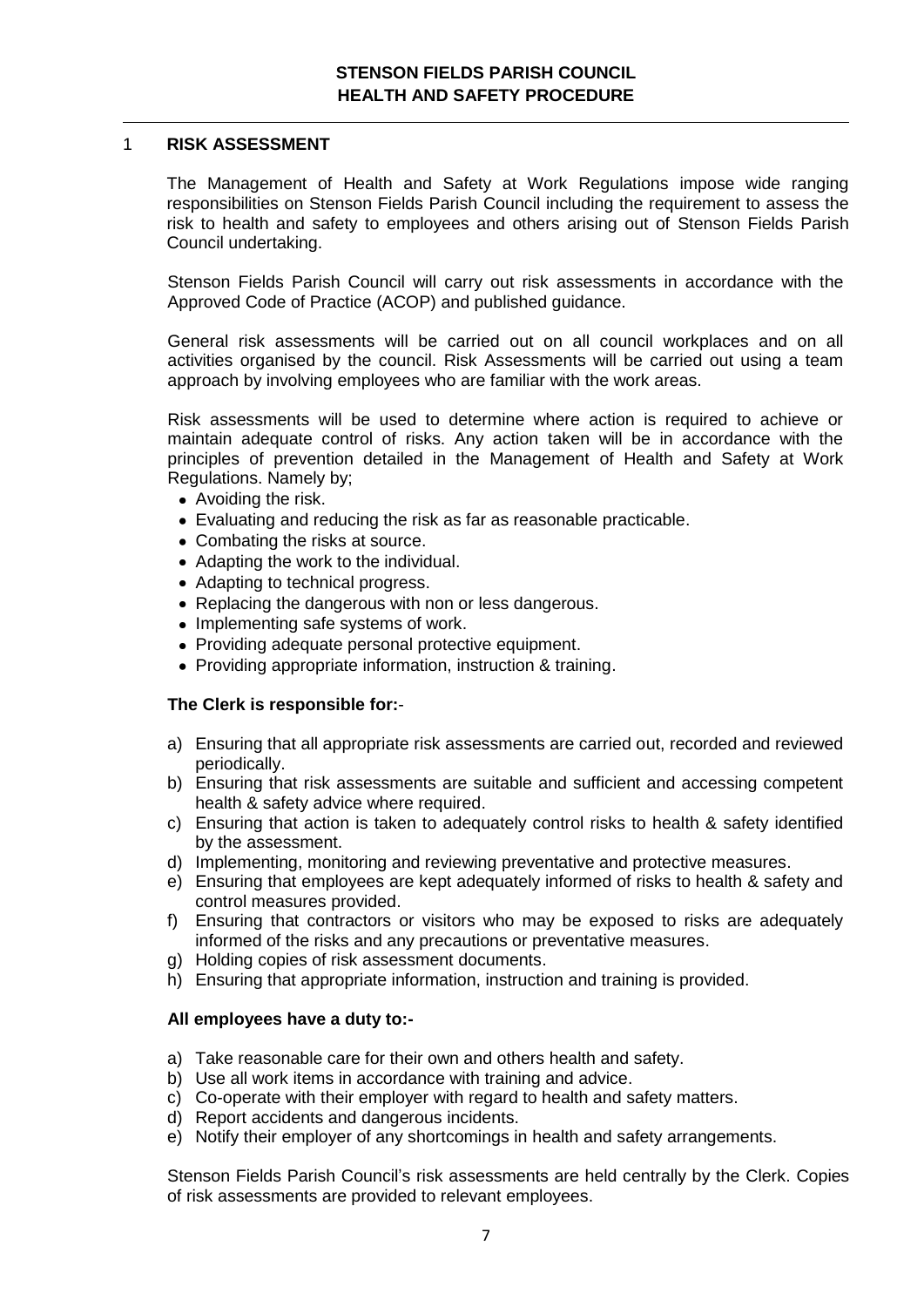## **2 CONTRACT WORKERS**

It is Stenson Fields Parish Council policy that when contractors are used, they will represent the Council in the same way as direct labour and are required to work to the council's policy.

The Stenson Fields Parish Council is responsible for the appointment of competent contractors. Competence is assessed by checking relevant insurance policy cover, qualification and experience, contractor references and establishing safe methods of work before work commences. Records of competency checks are retained as per record keeping policies.

Arrangements are made to ensure that they are acquainted with, and adhere to, the council's safety policy, and any other procedure or special instructions which may be in force relevant to specific operations. In particular, work is monitored periodically for safety and quality. Where appropriate a formal record of checks carried out is retained.

A copy of the safety policy and other relevant information is given to the contractor upon acceptance of terms and conditions of the contract agreement.

Adequate supervision will be necessary to complement the provision of information, instruction and training if required ensuring that the council's policy is strictly adhered to.

The council's approved accident reporting form shall be used for the reporting of all accidents whether to property, employee or general public there are to be no exceptions.

Further to the above it is a requirement to report all accidents, however minor. Serious accidents or major incidents should be reported immediately to the Clerk by telephone.

Should a contractor use a sub-contractor for any works it is a requirement under the Health and Safety at Work etc. Act 1974 for sub-contractors to conduct their work activities in such a way as to ensure that other persons are not exposed to risks to their health and/or safety.

# **3 ACCIDENT REPORTING**

When an accident/incident occurs, injuries must receive prompt attention, and any immediate danger should be alleviated. The Council accident report form and or the RIDDOR accident report form will be completed by the Clerk.

The Reporting of Injuries, Diseases and Dangerous Occurrences Regulations 1995 (RIDDOR) and the Social Security Act 1975 require organisations to record accidents/incidents and also to investigate and report to the nearest office of the Health and Safety Executive (HSE) accidents which result in the following:-

- **Fatalities**  $\bullet$
- Specified major injuries (see RIDDOR leaflet).  $\bullet$
- Employees being absent from work for more than 3 days.
- Reportable industrial diseases (see RIDDOR leaflet).

All accidents are investigated and preventative measures implemented where appropriate. Any relevant risk assessments are also reviewed by Stenson Fields Parish Council.